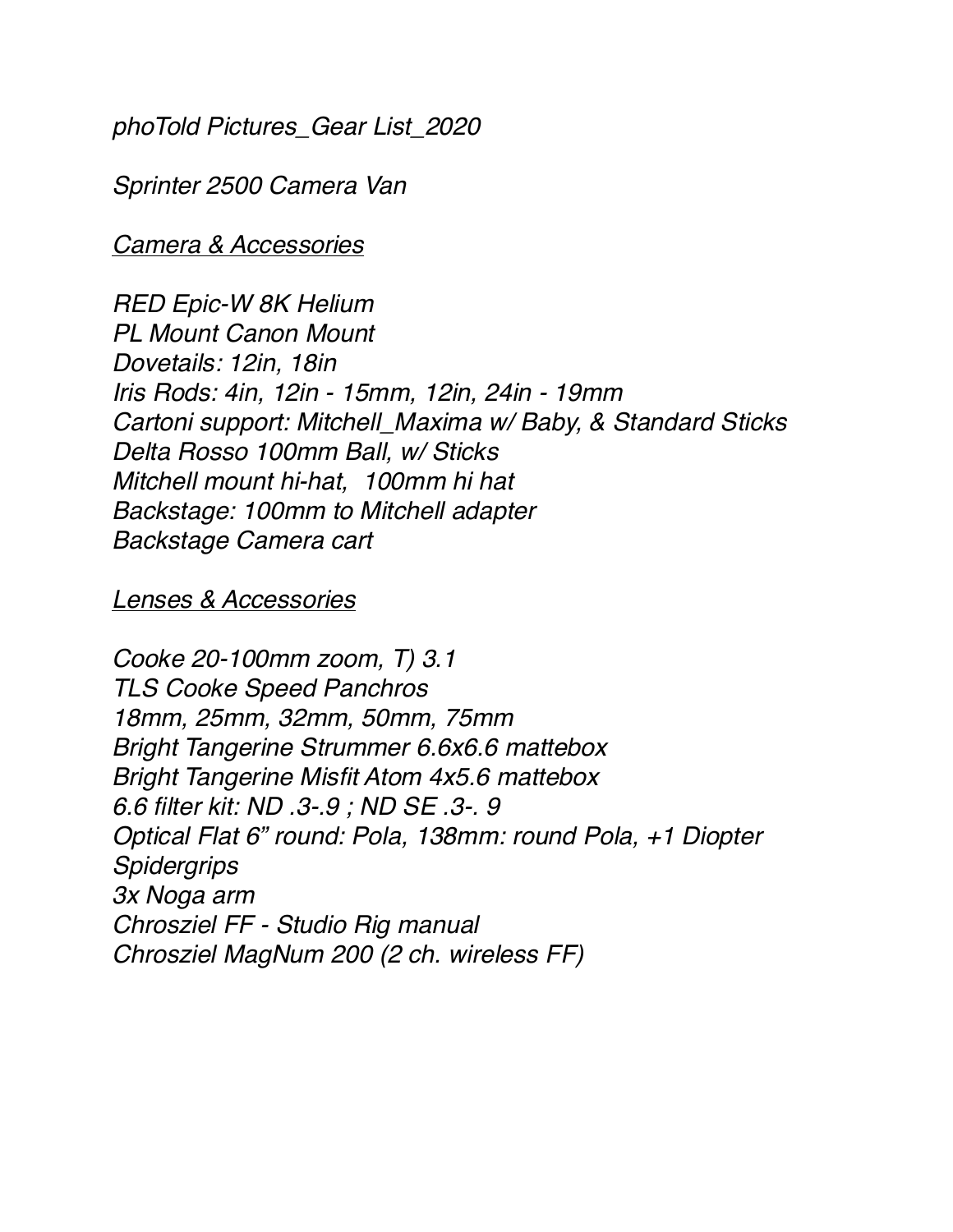## *Monitors*

*Flanders 201 17in Kit Odyssey 7 Teradek Bolt Pro 600 Kit (dual HDSDI/ HDMI) w/ 2nd RX (HDSDI only)*

### *Power & Media*

*8x V mount bricks 2x V mount chargers 10x Anton Bauer Gold mounts w/ 2x Gold Mount chargers 1x Gold to v mount adapter 1x V mount to Gold mount adapter 3x 480GB mini mag RED station USB3*

### *Audio*

*Sound Devices MixPre-3 Sennheiser 416 K-Tek Boom*

### *Computers*

*Mac Pro Cylinder tower HP dreamcolor monitor*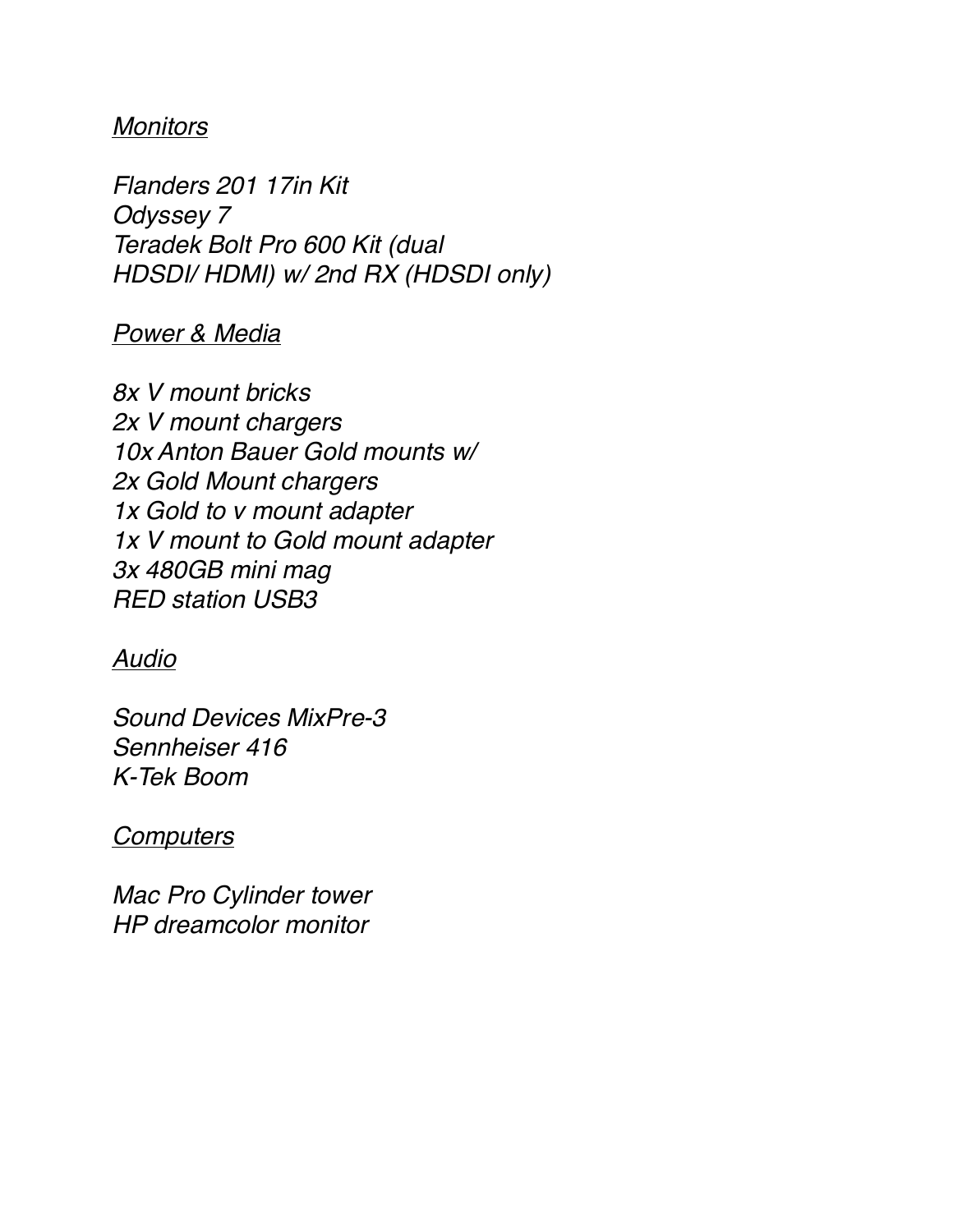#### *3Ton G&E Truck Package*

*Lighting*

*HMI Cart Arri M18 Kit w/ Chimera w/ Ring, 60º Soft Grid Arri 4K HMI w/ electronic ballast Joker 800w w/ Chimera Medium, and leko adapter Joker 400w w/ Pancake Chimera, and Leko adapter*

*LED Cart Wireless DMX Kit 2x Arri SkyPanel S60-C Kit Bale, Pivot Junior Pin Intensifier, Diff Panels: Standard, Heavy 60 deg. Grid, Chimera w/ Ring Arri SkyPanel S30-C Kit 1x DMG Lumiere SL1 Mix Kit (RGBW) 8x Astera Pixel Tubes Travel Kit (RGBW) 2x Astera Titan Tubes (RGBW) 1x Creamsource Mini Kit\_daylight spot 1x Creamsource Mini\_blender spot CS AKS: 60 deg., 30 deg. grid, Snapbag w/ Soft Grid 1x Cineo HS Kit 2x 6' Balloons DMX/CCT (Self Inflating) 1x Litemate 4 (DIY/RGBW) 2x Litemate 2 (DIY/RGBW, or CCT) 1x Kino Flo Celeb 250 (RGBW) 60 deg. grid, 90 deg. grid 1x Kino Flo Celeb 201 90 deg. grid 1x Kino Flo Divalite Lite Ribbon kit*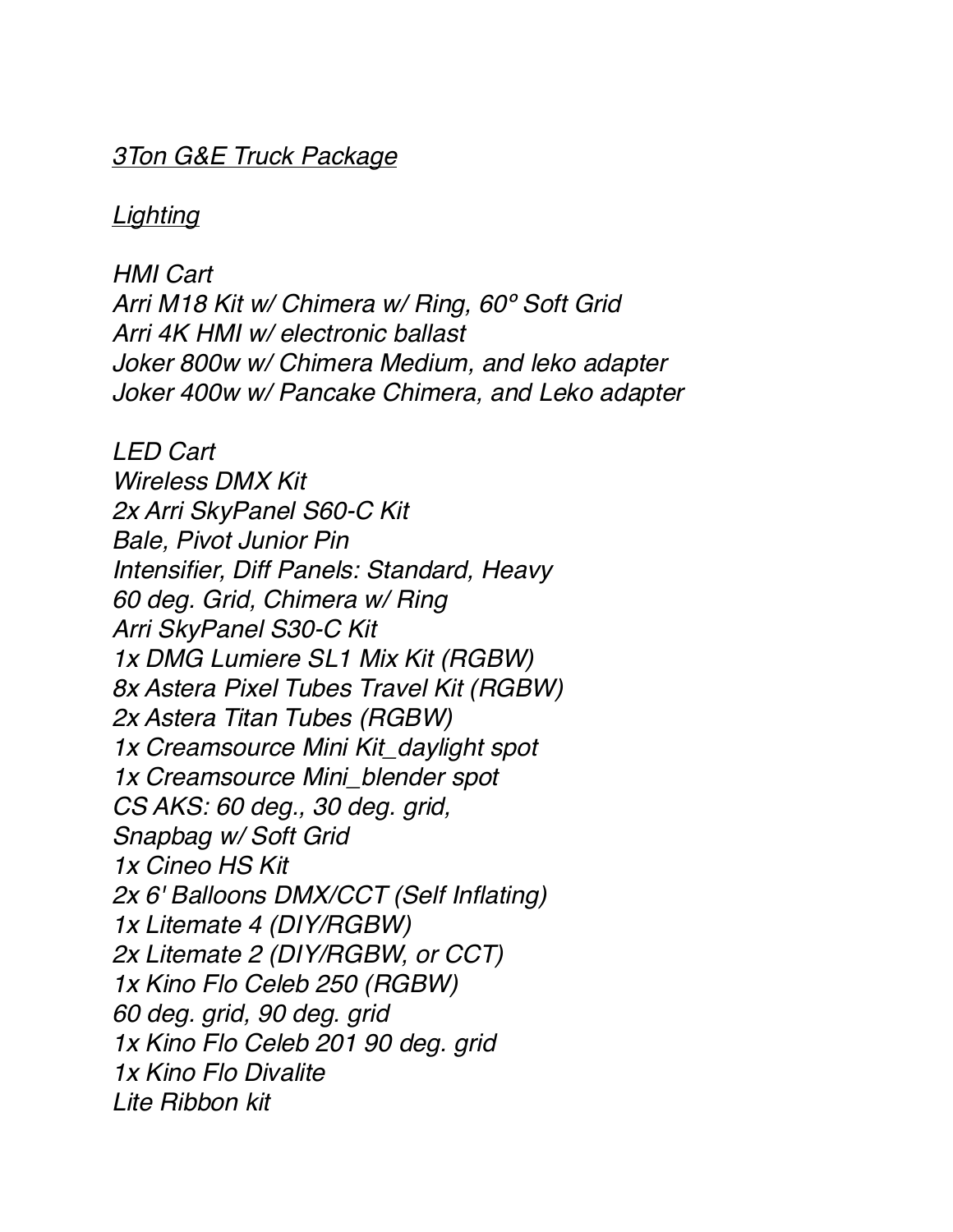*2x Litepanels 1x1*

*Tungsten Cart 6x 750w source 4 lekos Leko Lens Kit 2x Dedolite w/ 1 lens 2x Arri 2k open face 2x Arri T1 2x Arri 1k open face 2x Arri 650w 2x Arri 300w 2x Arri 150w 2x 1K Par Cans 1x ETC 750w Par 1x inkie Mole 1x 1K Nook Mole 1x 200w "nook" light Rosco LitePad Kit 2x Chimera\_Small, Extra Small 4x China balls 24in, 12in 3x covered wagons, Single/ Double banks 2K DMX Dimmer Pack 5x 1k dimmers 3x 650w dimmers 1x 1k Variac dimmer Dryer Drop Kit 1x 7000w Honda generator/inverter 1x 3000w Honda generator/inverter 2x 2000w Honda generator/inverter*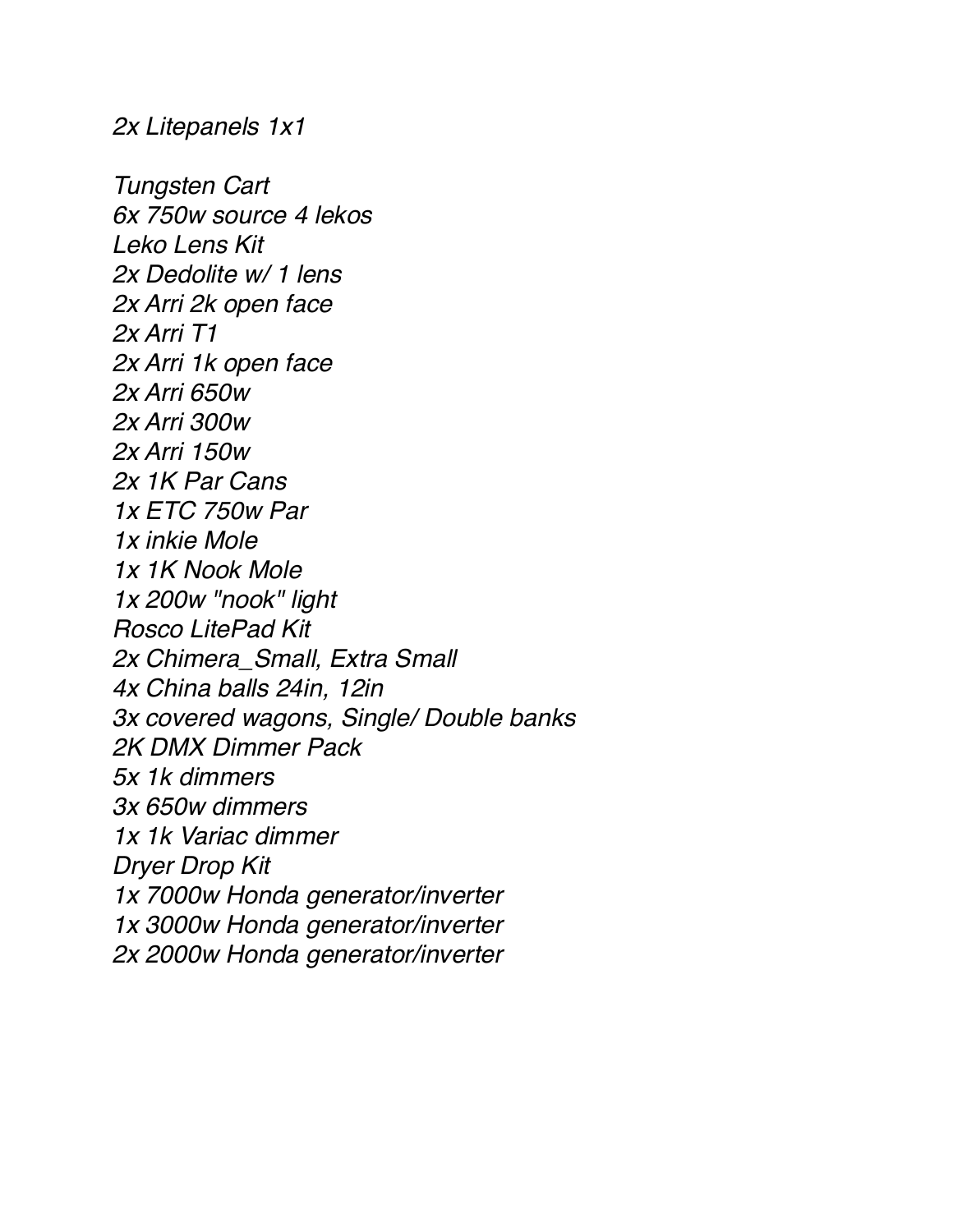# *Grip*

*Studio Cart: C Stand Utility Cart 4x4 Flag Cart Set Cart 1x 12x12 frame w/ corners & ears 1x 8x8 frame w/ corners & ears 2x 6x6 frames w/ corners & ears 12x12 rags: 2x China silk, Ultra Bounce, 1/2 Grid, 1/4 Grid, Solid, Double Net, Greenscreen 8x8 rags: Ultra Bounce, Solid, 1/2 Grid, 1/4 Grid, Single Net, B/W Gifflyon 6x6 rags: ultra bounce, China silk,1/4 silk, solid 10x C-Stands 1x shorty C-Stand 4x Low Boy Combos 4x Grip Combos\_steel triple riser 4x Combos\_steel triple riser 1x Combo\_steel double riser 2x Combos double riser - AL 2x Mombo Grip Combos 2x Combos Hi-Roller stands 1x Combo Low-Roller stands 2x baby stands 1x premie baby 1x MatthBoom 1x Baby Boom 15x 25lbs sandbags 12x 35lbs sandbags 2x 20lbs shotbags 4x 4x4 floppies 1x 4x4 ultra bounce floppy*